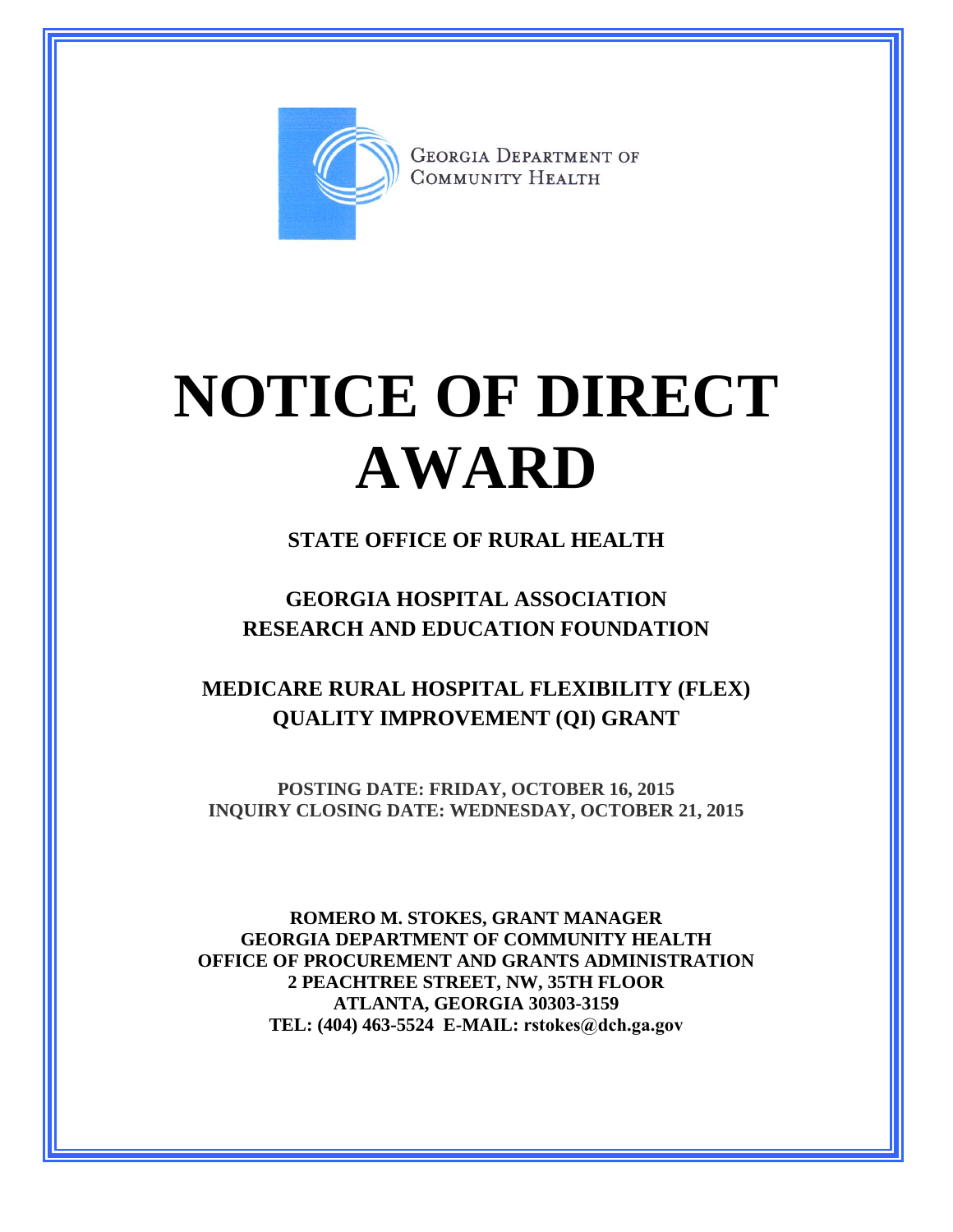# **DIRECT AWARD JUSTIFICATION**

## **GEORGIA HOSPITAL ASSOCIATION RESEARCH AND EDUCATION FOUNDATION MEDICARE RURAL HOSPITAL FLEXIBILITY QUALITY IMPROVEMENT GRANT**

| <b>AGENCY</b><br><b>BACKGROUND</b>   | The Georgia Department of Community Health (DCH) was created in 1999 by<br>Senate Bill 241 and has the responsibility for insuring over two million people<br>in the State of Georgia, maximizing the State's health care purchasing power,<br>coordinating health planning for State agencies and proposing cost-effective<br>solutions for reducing the number of uninsured. Within DCH, the State Office of<br>Rural Health (SORH) serves Georgians by improving access to health care in<br>rural and underserved areas to improve health status and reduce health<br>disparities.                                                                                                                                                                                                                                                                                                                                                                                                                                                                                                                                                                                                                                                                                                                                                                                                                                                                                                                                                                                                                                                                                                                                                                                                                                                                                                                                                                                                                                       |
|--------------------------------------|------------------------------------------------------------------------------------------------------------------------------------------------------------------------------------------------------------------------------------------------------------------------------------------------------------------------------------------------------------------------------------------------------------------------------------------------------------------------------------------------------------------------------------------------------------------------------------------------------------------------------------------------------------------------------------------------------------------------------------------------------------------------------------------------------------------------------------------------------------------------------------------------------------------------------------------------------------------------------------------------------------------------------------------------------------------------------------------------------------------------------------------------------------------------------------------------------------------------------------------------------------------------------------------------------------------------------------------------------------------------------------------------------------------------------------------------------------------------------------------------------------------------------------------------------------------------------------------------------------------------------------------------------------------------------------------------------------------------------------------------------------------------------------------------------------------------------------------------------------------------------------------------------------------------------------------------------------------------------------------------------------------------------|
| <b>PROGRAM</b><br><b>OVERVIEW</b>    | The Department of Community Health, State Office of Rural Health works to<br>improve access to health care in rural and underserved areas and to reduce<br>health status disparities. SORH provides funding for institutional framework<br>that links small rural communities with State $\&$ Federal resources to help<br>develop long-term solutions to rural health problems.<br>The primary objectives of SORH include the following:<br>Empower communities to strengthen and maintain the best possible health<br>$\bullet$<br>care using existing resources;<br>Provide up-to-date health systems information and technical assistance;<br>$\bullet$<br>Build strong partnerships to meet local and regional needs;<br>٠<br>Provide incentives to local areas to implement integrated service delivery<br>$\bullet$<br>systems; and<br>Be the single point of contact for all regional issues related to heath care.<br>٠<br>The purpose of the Georgia Medicare Rural Hospital Flexibility (Flex) Grant Quality<br>Improvement (QI) Grant program area, referred to as the Medicare Beneficiary Quality<br>Improvement Project (MBQIP), focuses on work to improve the quality of health care<br>provided by critical access hospitals (CAHs). MBQIP activities are focused on four<br>different quality domains; Patient Safety, Patient Engagement, Care Transitions, and<br>Outpatient Care. Building and maintaining the participation of all CAHs in MBQIP<br>through these sets of quality measurement and reporting activities are required. The<br>Program additionally provides education and training, access to the Patient Safety<br>Culture Survey tool, comparison data for benchmarking, and technical assistance for<br>data collection and reporting to the Centers for Medicare and Medicaid Services (CMS)<br>Hospital Compare website. In consideration for the compensation identified herein,<br>GRANTEE will participate as the sub-recipient and financial agent for the Flex QI<br>Program. |
| <b>AWARD</b><br><b>JUSTIFICATION</b> | In 2008, Georgia Hospital Association Research and Education Foundation<br>(GHAREF) was identified as the Sole Source capable of performing the duties<br>of this award. DCH intends to award GHAREF the amount of \$171,372.00.<br>DCH presents this funding as a direct award in that the GHAREF meets the<br>federal requirements.                                                                                                                                                                                                                                                                                                                                                                                                                                                                                                                                                                                                                                                                                                                                                                                                                                                                                                                                                                                                                                                                                                                                                                                                                                                                                                                                                                                                                                                                                                                                                                                                                                                                                        |